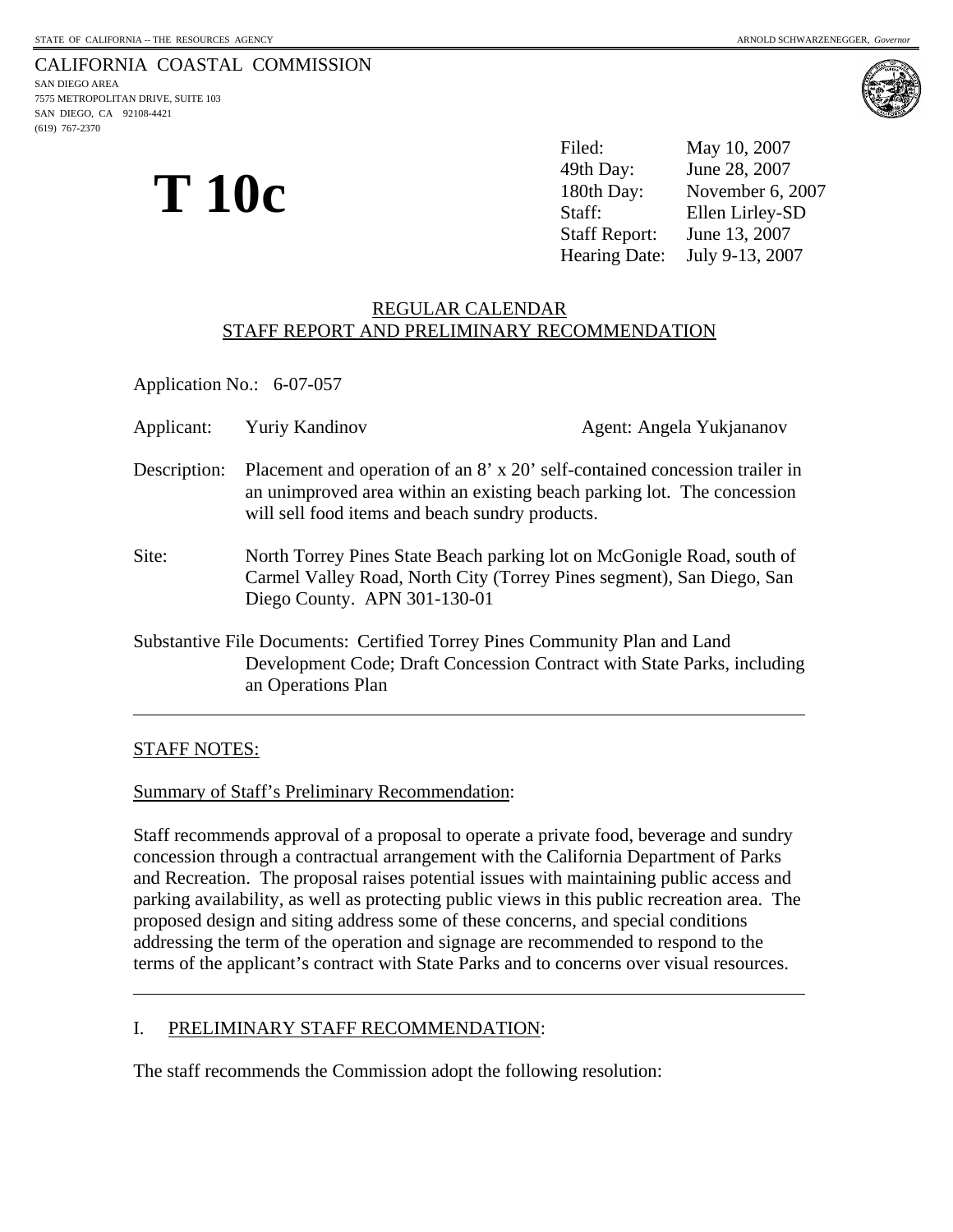# **MOTION:** *I move that the Commission approve Coastal Development Permit No. 6-07-057 pursuant to the staff recommendation.*

# **STAFF RECOMMENDATION OF APPROVAL:**

Staff recommends a **YES** vote. Passage of this motion will result in approval of the permit as conditioned and adoption of the following resolution and findings. The motion passes only by affirmative vote of a majority of the Commissioners present.

# **RESOLUTION TO APPROVE THE PERMIT:**

The Commission hereby approves a coastal development permit for the proposed development and adopts the findings set forth below on grounds that the development as conditioned will be in conformity with the policies of Chapter 3 of the Coastal Act. Approval of the permit complies with the California Environmental Quality Act because either 1) feasible mitigation measures and/or alternatives have been incorporated to substantially lessen any significant adverse effects of the development on the environment, or 2) there are no further feasible mitigation measures or alternatives that would substantially lessen any significant adverse impacts of the development on the environment.

## II. Standard Conditions.

See attached page.

## III. Special Conditions.

The permit is subject to the following conditions:

 1. Term of Permit. The subject permit authorizes the proposed activities during 2007, 2008, and until June 14, 2009 only, as stipulated in the applicant's contract with State Parks. Any continuation of the program beyond June 14, 2009 will require a new coastal development permit.

 2. Signage Plan. **PRIOR TO THE ISSUANCE OF THE COASTAL DEVELOPMENT PERMIT**, the applicant shall submit to the Executive Director for review and written approval, a signage plan including the following features:

a. The principal business sign shall be located on the awning on the front of the trailer, and shall not extend above the height of the awning.

b. One additional sign, as required by the County Department of Environmental Health, may be applied on another side of the trailer, but is limited to the following dimensions (minimum required by County) and must be placed on one of the trailer ends, not the back: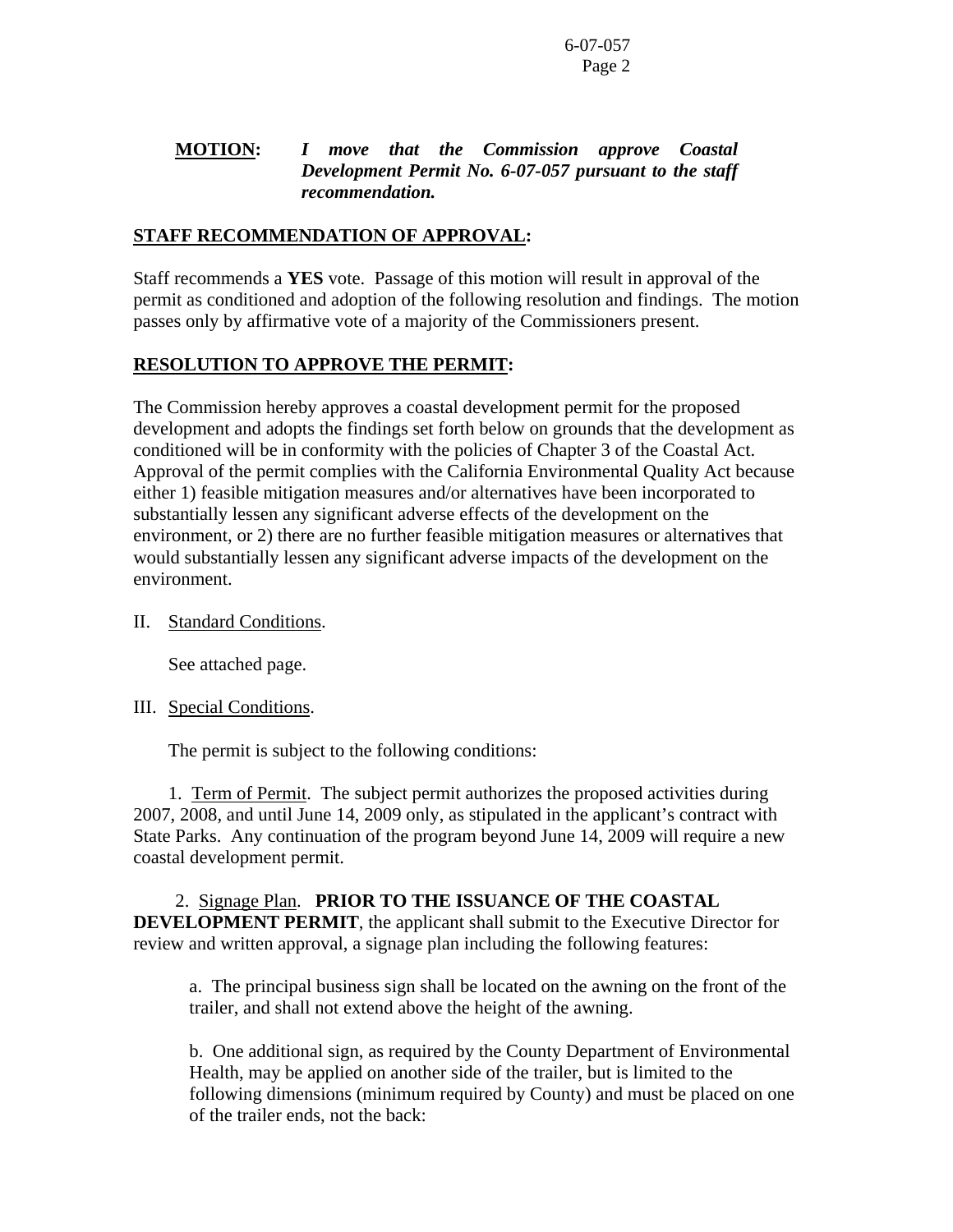- 1. Business name not to exceed three inches in height.
- 2. Name of permittee not to exceed 1 inch in height.
- 3. City, State and Zip Code not to exceed 1 inch in height.

c. No other signage is permitted on the outside of the trailer, and no freestanding signage is permitted.

The permittee shall undertake development in accordance with the approved signage plan. Any proposed changes to the approved signage plan shall be reported to the Executive Director. No changes to the approved signage plan shall occur without an amendment to this coastal development permit unless the Executive Director determines that no amendment is legally required.

## IV. Findings and Declarations.

The Commission finds and declares as follows:

 1. Detailed Project Description. The applicant proposes to install and operate a food concession called "Natural Delights" within the North Torrey Pines State Beach parking lot. In addition to food and beverage items, the applicant also proposes to sell beach sundries, such as sun screen, beach towels, etc. The proposed facility is an 8-foot wide, 20-foot long (or smaller) trailer, that will be located in an unimproved area within the southwestern part of the parking lot. The trailer will not occupy any public parking spaces, nor block any public accessways, and is well inland from the sandy beach itself. The parking lot is separated from the beach by North Torrey Pines Road (Highway 101), and a paved access walk leads from the parking lot, passes under the highway, and ends on the beach. Thus, the proposed trailer cannot be seen from the beach itself.

Torrey Pines State Beach is a State Parks' holding located geographically within the City of San Diego. Although the City has a certified LCP, the specific project site is in the Coastal Commission's area of original jurisdiction, being comprised of tidelands. Thus, Chapter 3 of the Coastal Act is the legal standard of review, with the City's certified LCP used for guidance.

 2. Public Access/Use of Public Parkland. The following Coastal Act policies addressing public access are most applicable to the proposed development, and state, in part:

#### **Section 30210**

 In carrying out the requirement of Section 4 of Article X of the California Constitution, maximum access, which shall be conspicuously posted, and recreational opportunities shall be provided for all the people consistent with public safety needs and the need to protect public rights, rights of private property owners, and natural resource areas from overuse.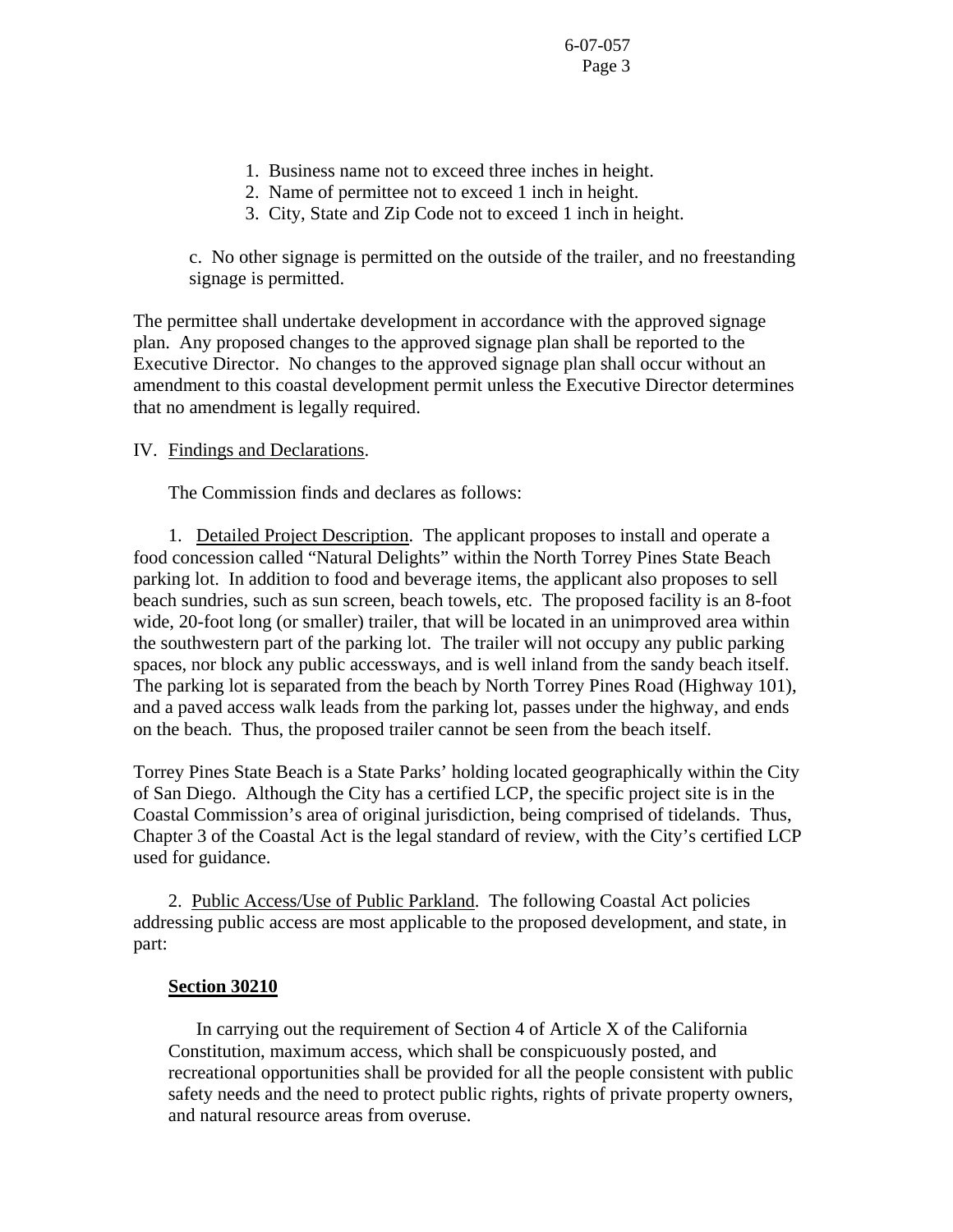### **Section 30211**

 Development shall not interfere with the public's right of access to the sea where acquired through use or legislative authorization, including, but not limited to, the use of dry sand and rocky coastal beaches to the first line of terrestrial vegetation.

#### **Section 30212**

 (a) Public access from the nearest public roadway to the shoreline and along the coast shall be provided in new development projects except where:

 (1) it is inconsistent with public safety, military security needs, or the protection of fragile coastal resources,

(2) adequate access exists nearby, or,

(3) agriculture would be adversely affected. …

#### **Section 30213**

 Lower cost visitor and recreational facilities shall be protected, encouraged, and, where feasible, provided. Developments providing public recreational opportunities are preferred. …

### **Section 30220**

 Coastal areas suited for water-oriented recreational activities that cannot readily be provided at inland water areas shall be protected for such uses.

## **Section 30604(c)**

 (c) Every coastal development permit issued for any development between the nearest public road and the sea or the shoreline of any body of water located within the coastal zone shall include a specific finding that the development is in conformity with the public access and public recreation policies of Chapter 3 (commencing with Section 30200).

The proposed site is one of the parking lots for an existing public beach, serving the more northern portions of Torrey Pines State Park/Beach. It is a widely popular beach, attracting local, regional, and even international visitors. During holidays and summer weekends, the parking lot is often full to capacity, although some public parking is also available along Carmel Valley Road, an east-west trending coastal access route located slightly north of the parking lot. Typically, the street spaces are full as well, since these are free, and there is a fee to use the parking lot. Wherever one parks, access to the beach itself is through the parking lot, with most patrons using an accessway adjacent to the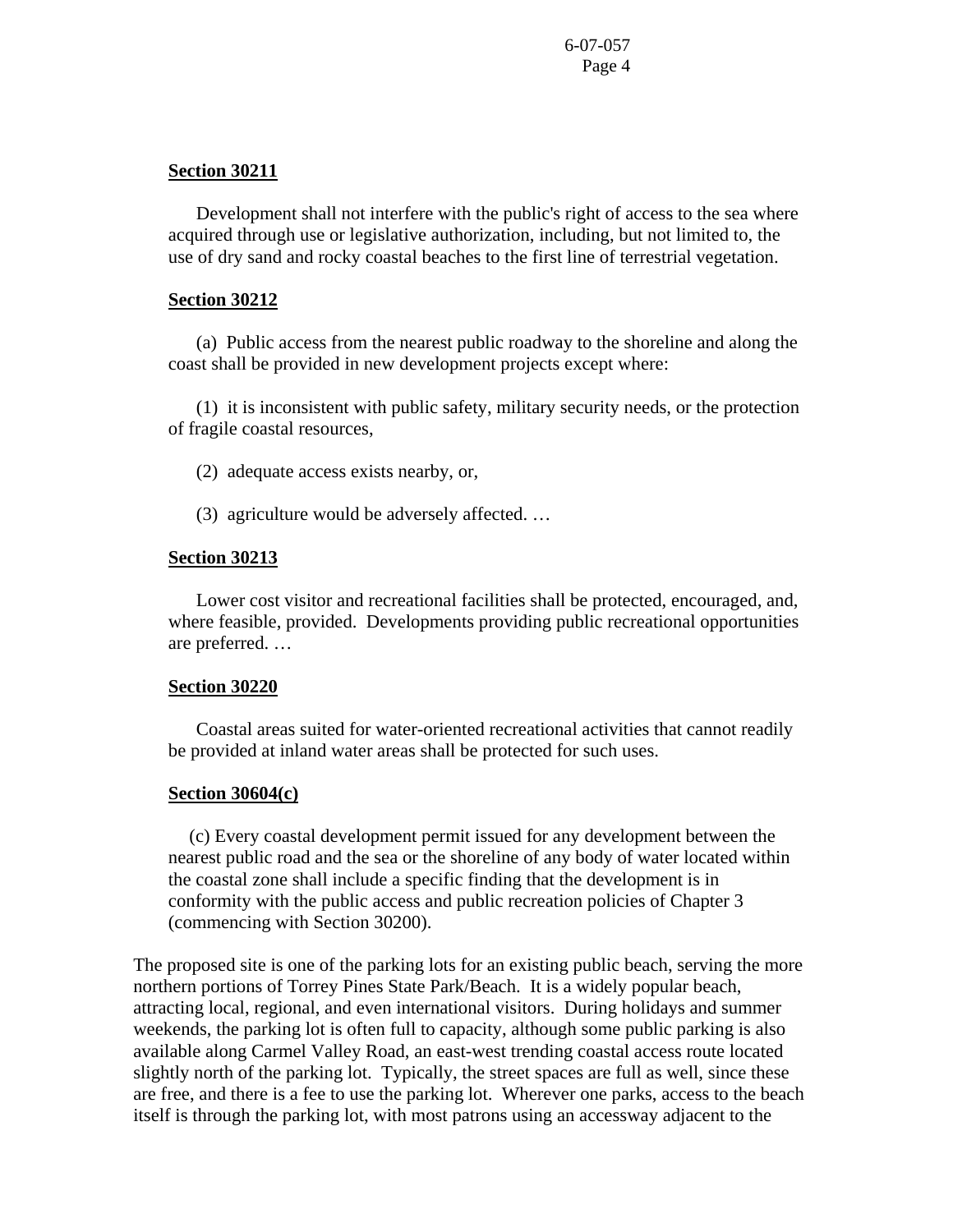location of the proposed food concession. Currently, the only public amenities provided in this area of the State Park are a restroom facility and outdoor showers. Historically, there were some picnic tables in unpaved/landscaped portions of the parking lot, including the general area of the proposed concession, although none currently exist.

There are no easily accessible food or grocery establishments in the immediate area, although there are a few restaurant/take-out businesses further east on Carmel Valley Road, the closest being about a third of a mile from the beach area. Beachgoers must either bring their own food and beach items, or walk or drive to obtain them. During high season, vacating a parking space to go get food would probably result in no parking space being available when one returned. The proposed concession will offer an alternative by providing food, beverages and sundries at a walk-up facility in close proximity to the beach. This could also increase use of alternative transit, since beachgoers would not necessarily need to carry as many items with them to the beach. An existing bus route has bus stops that connect to paved walkways on both the northbound and southbound sides of the highway, allowing people access from the highway directly to the beach. The concession proposes to operate, at a minimum, from 10:00 a.m. to 5:00 p.m., seven days a week, from the beginning of May until the end of September. Pursuant to its contract with State Parks, and this permit, it can operate at additional times as well during the two-year time period of the contract (June 15, 2007 – June 14, 2009).

The North Torrey Pines parking lot has 550 delineated public parking spaces. During summer weekends, particularly holiday weekends, the parking lot is typically full to capacity; at all other times of the year, even summer weekdays, there are always parking spaces available. Although the proposed concession trailer will not itself occupy any parking spaces, the concession employees will have to park in the lot. The applicant anticipates, however, that at any given time, no more than 2 or 3 parking spaces will be in use by employees. In addition, State Parks employees typically occupy 4 parking spaces for lifeguards and 1 for the person stationed at the entry kiosk throughout the summer. However, the State Park employee use is historic and ongoing, and it must be assumed that a similar level of employee use occurs at all beaches in the area, since all are staffed to some degree. The 2 or 3 additional spaces not available for beachgoer use is not significant in a parking lot of this size (550 spaces), and all concession employees must purchase an annual day-use parking pass, just like any other member of the public. Moreover, if the presence of the concession operation results in more beachgoers using alternative transit, the loss of 2 or 3 spaces for concession employees could be outweighed by fewer beachgoers using the lot for parking.

In summary, the proposed development is consistent with the cited public access and recreation policies because it provides a public amenity not currently available in this location. In doing so, it does not usurp any sandy beach or any public parking spaces, and is proposed in a location that will not block the flow of people from the parking lot to the beach. The minimal amount of parking required for concession employees is insignificant in comparison to the number of public spaces remaining available. Special Condition #1 limits the proposed activity to two years without further review by the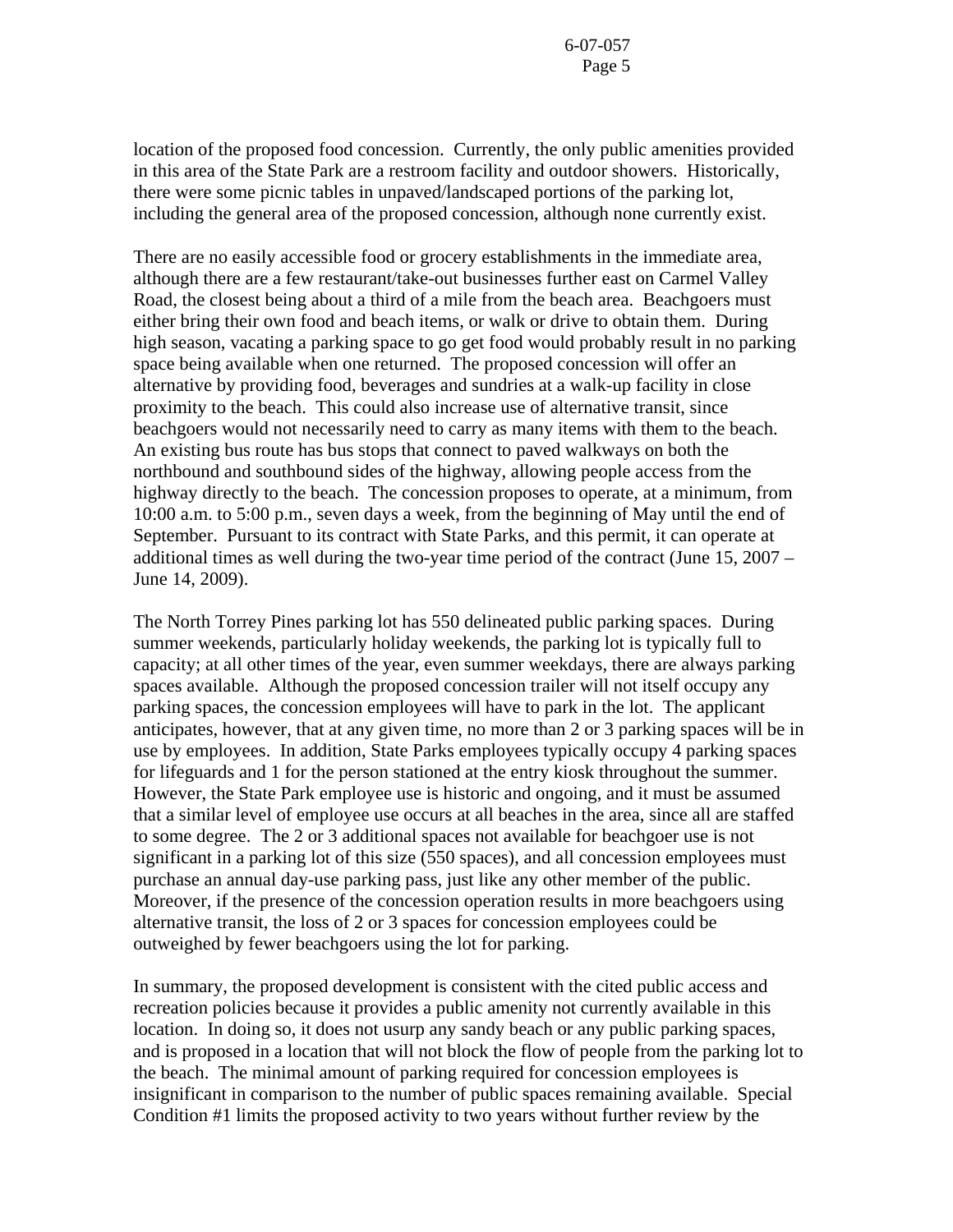Coastal Commission, consistent with the State Parks concession contract which is also for two years only (June 15, 2007 – June 14, 2009). If State Parks wishes to continue a concession operation in this location beyond June 14, 2009, it will be required to put the contract out to bid. This two-year trail period provides the opportunity to analyze any unexpected impacts of the proposed facility before authorizing such an operation to continue in future years. As conditioned, the Commission finds the proposal consistent with the public access and recreation policies of the Coastal Act.

 3. Visual Resources. Section 30251 of the Coastal Act addresses the preservation and enhancement of visual resources, and states, in part:

### **Section 30251**

 The scenic and visual qualities of coastal areas shall be considered and protected as a resource of public importance. Permitted development shall be sited and designed to protect views to and along the ocean and scenic coastal areas, to minimize the alteration of natural land forms, to be visually compatible with the character of surrounding areas, and, where feasible, to restore and enhance visual quality in visually degraded areas. …

The proposed concession trailer will not be visible from the beach, as it is proposed to be located on the east side of North Torrey Pines Road (Highway 1). It will, however, be visible from that highway. The proposed site historically included mature trees that would have blocked this view. However, the trees were removed as part of a bridge replacement project that has recently been completed (coastal development permit #6-02- 172). The landscaping that is to be installed as part of that project will likely block, or at least partially screen, the proposed site, but that landscaping, including Torrey Pines trees and coastal sage scrub plants, has not been installed yet. However, the trailer will be a maximum dimension of 8' x 20' and will be located near the much larger existing restroom facility, that is also visible from the highway, such that the trailer's visual impact is relatively minor. Moreover, when viewed from the highway, the backdrop for the concession trailer is the 550-space paved parking lot, rather than a more scenic vista.

Other than the trailer itself, the primary visual concern is potential signage. Special Condition #2 establishes the parameters for signage. The only advertising signage permitted is one sign on the awning of the trailer, identifying the name of the business. This sign cannot extend beyond the awning, either vertically or horizontally. The County Department of Public Health requires a second sign for such businesses to be placed on one other side of the building. The condition limits the size of this sign to the minimum allowed by the Health Department, and stipulates it cannot be placed on the back of the trailer facing the highway (i.e., it must go on one of the ends). No other outside signage is allowed on the trailer, and no freestanding signs are allowed.

The Commission acknowledges that the proposed development will be visible from Highway 1, although it cannot be seen from the beach. However, the Commission further acknowledges that the proposed concession trailer will provide a new recreational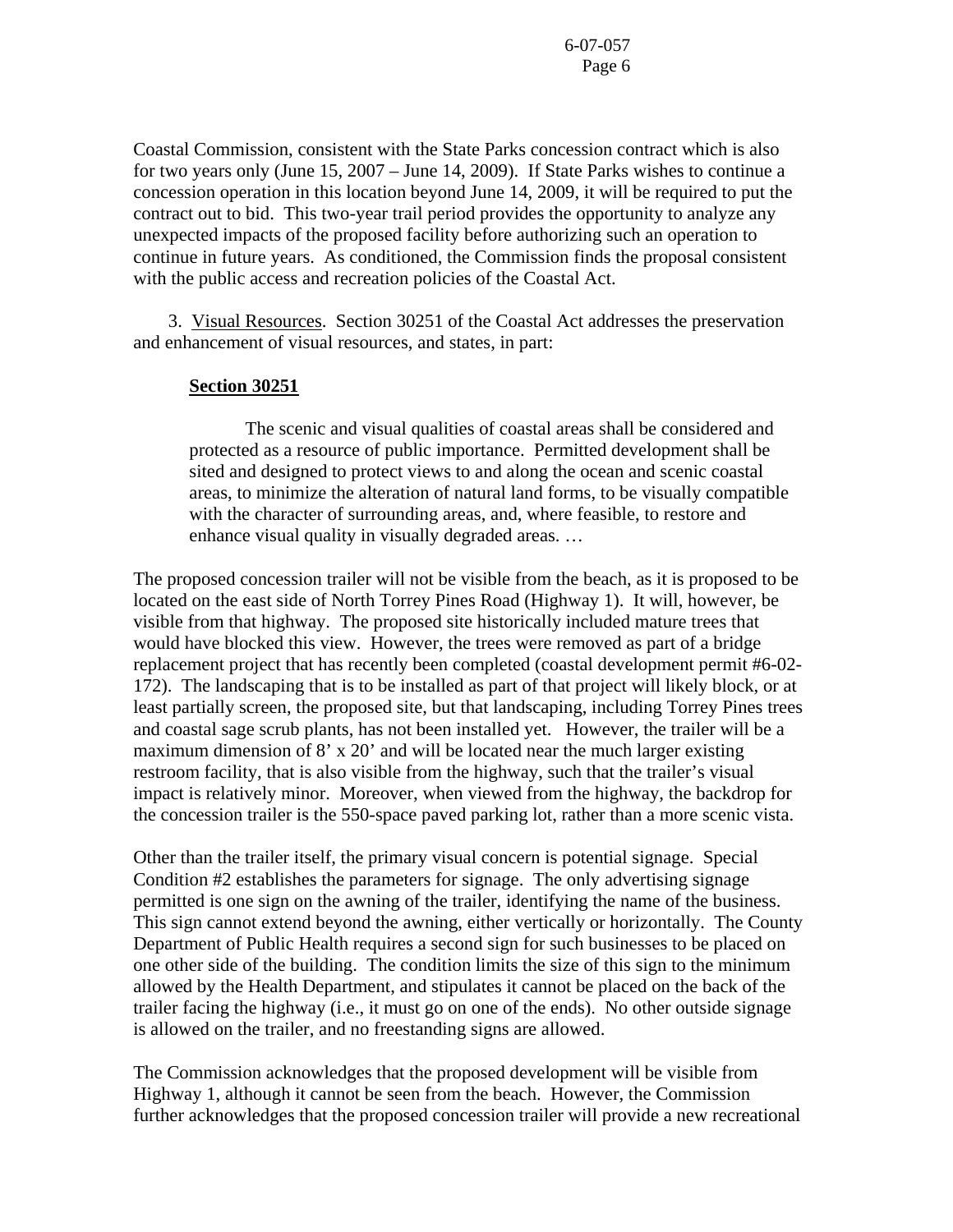support facility to the general public, in the form of food and beverage service, as well as the provision of beach sundries. Therefore, the Commission finds that the visual impacts of the proposed concession trailer are not significant from a statewide perspective, and are offset by the recreational enhancements of the proposal. Also, the required signage shall be the minimum necessary to advise the public of the availability of these services. Moreover, the activity is limited to a two-year trial period, and cannot be renewed without further review by both State Parks and the Coastal Commission. Thus, the Commission finds the proposal, as conditioned, consistent with Section 30251 of the Coastal Act.

 4. Local Coastal Planning. The City of San Diego has a fully-certified LCP and issues its own coastal development permits in nearly all areas under its jurisdiction. However, the subject site is in an area of Coastal Commission original jurisdiction. Thus, Chapter 3 policies of the Coastal Act are the legal standard of review, and the LCP is used only for guidance. The proposed development is geographically within the Torrey Pines Community Plan area, and that plan encourages protection of scenic resources, and identifies North Torrey Pines Road as a scenic corridor. Therefore, the Commission finds that approval of the proposed development, as conditioned, will not interfere with the City's implementation of its LCP where the City has permitting authority.

 5. Consistency with the California Environmental Quality Act (CEQA). Section 13096 of the Commission's Code of Regulations requires Commission approval of Coastal Development Permits to be supported by a finding showing the permit, as conditioned, to be consistent with any applicable requirements of the California Environmental Quality Act (CEQA). Section 21080.5(d)(2)(A) of CEQA prohibits a proposed development from being approved if there are feasible alternatives or feasible mitigation measures available which would substantially lessen any significant adverse effect which the activity may have on the environment.

State Parks is the lead agency on this project for purposes of CEQA review, and the project was determined to be categorically exempt pursuant to Class 15311, Item C. The proposed project has been conditioned in order to be found consistent with the Chapter 3 policies of the Coastal Act. Mitigation measures, including conditions addressing signage, will minimize all adverse environmental impacts. As conditioned, there are no feasible alternatives or feasible mitigation measures available which would substantially lessen any significant adverse impact which the activity may have on the environment. Therefore, the Commission finds that the proposed project is the least environmentally-damaging feasible alternative and is consistent with the requirements of the Coastal Act to conform to CEQA.

## STANDARD CONDITIONS:

1. Notice of Receipt and Acknowledgment. The permit is not valid and development shall not commence until a copy of the permit, signed by the permittee or authorized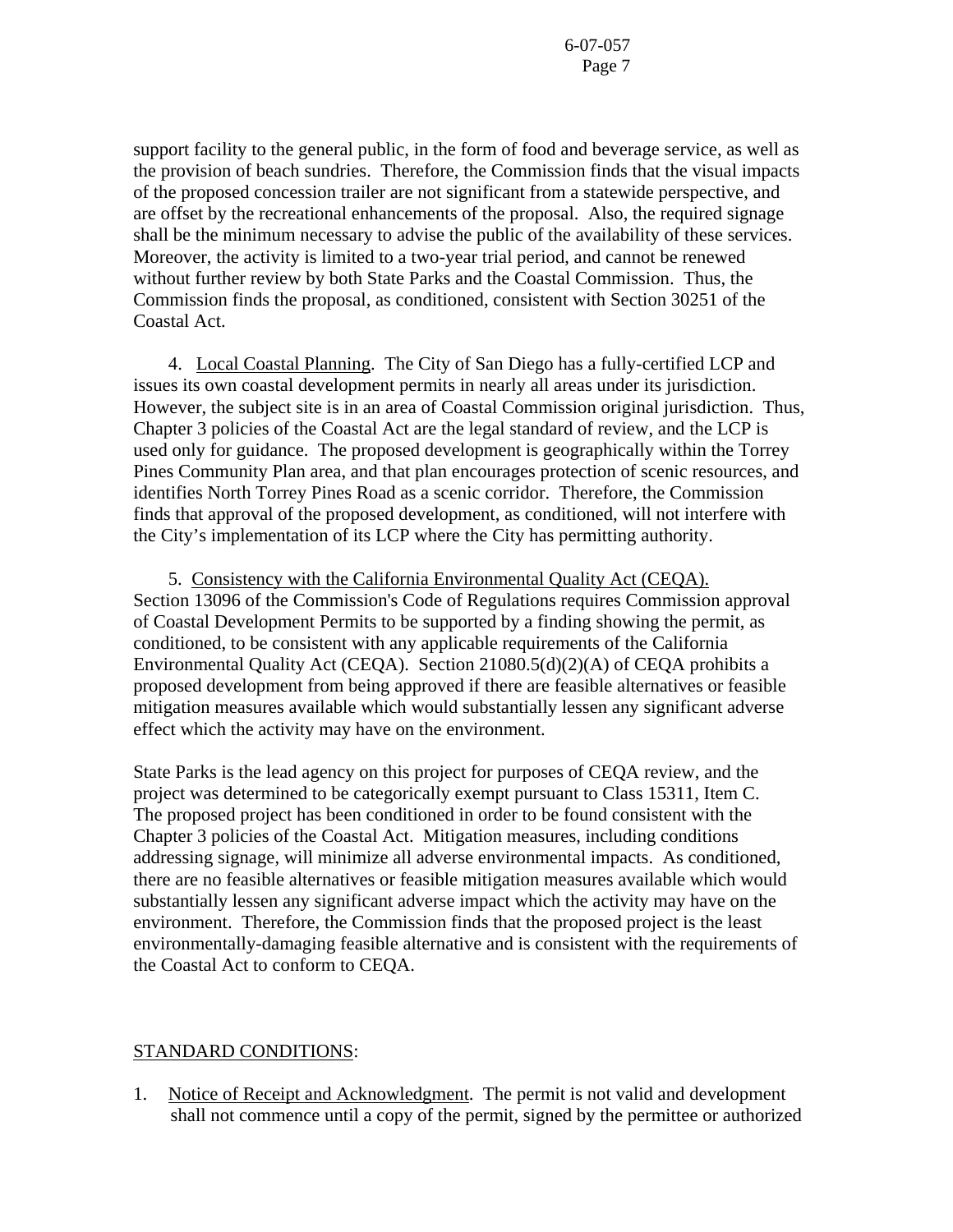agent, acknowledging receipt of the permit and acceptance of the terms and conditions, is returned to the Commission office.

- 2. Expiration. If development has not commenced, the permit will expire two years from the date on which the Commission voted on the application. Development shall be pursued in a diligent manner and completed in a reasonable period of time. Application for extension of the permit must be made prior to the expiration date.
- 3. Interpretation. Any questions of intent or interpretation of any condition will be resolved by the Executive Director or the Commission.
- 4. Assignment. The permit may be assigned to any qualified person, provided assignee files with the Commission an affidavit accepting all terms and conditions of the permit.
- 5. Terms and Conditions Run with the Land. These terms and conditions shall be perpetual, and it is the intention of the Commission and the permittee to bind all future owners and possessors of the subject property to the terms and conditions.

<sup>(</sup>G:\San Diego\Reports\2007\6-07-057 Kandinov TP concession stfrpt.doc)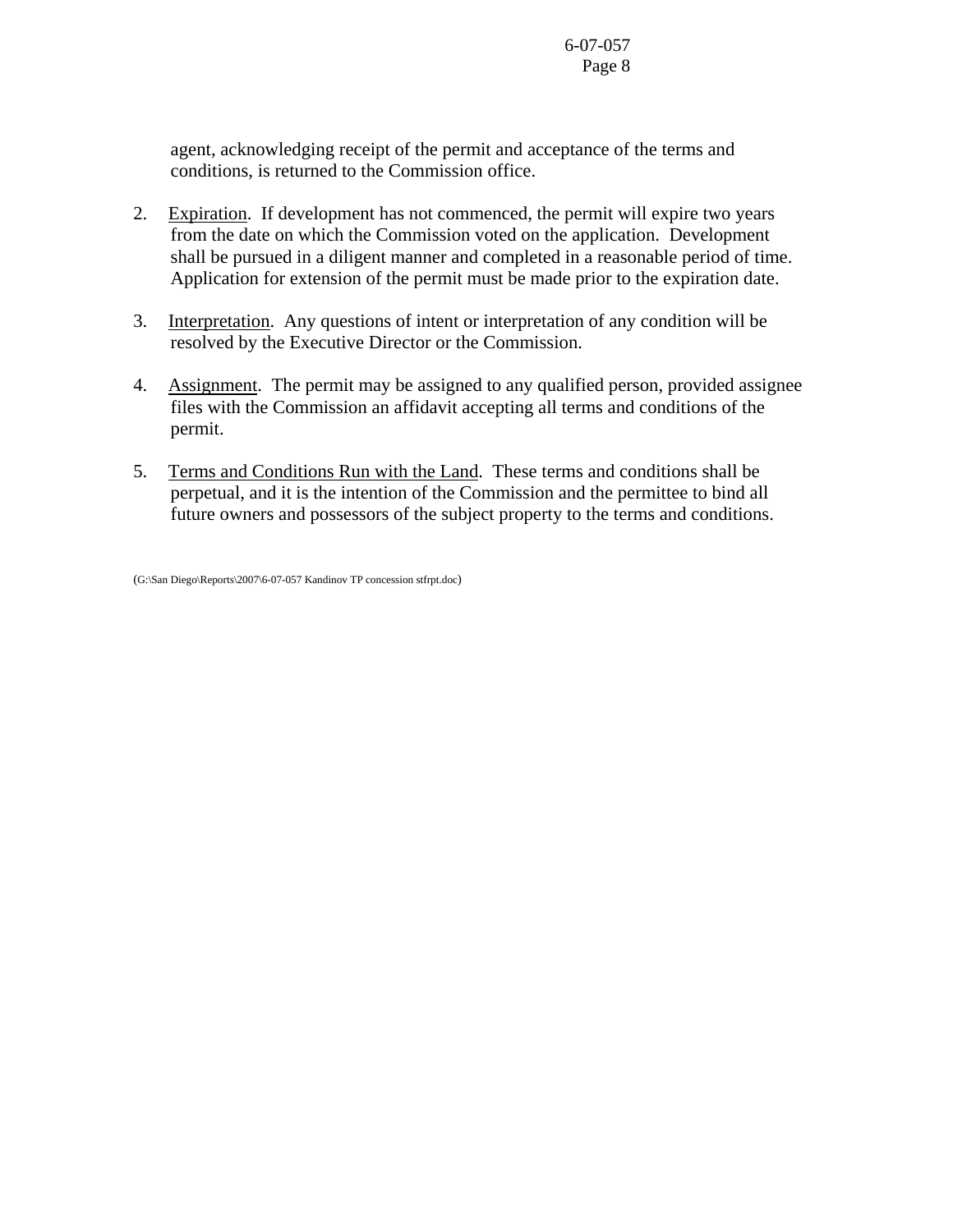